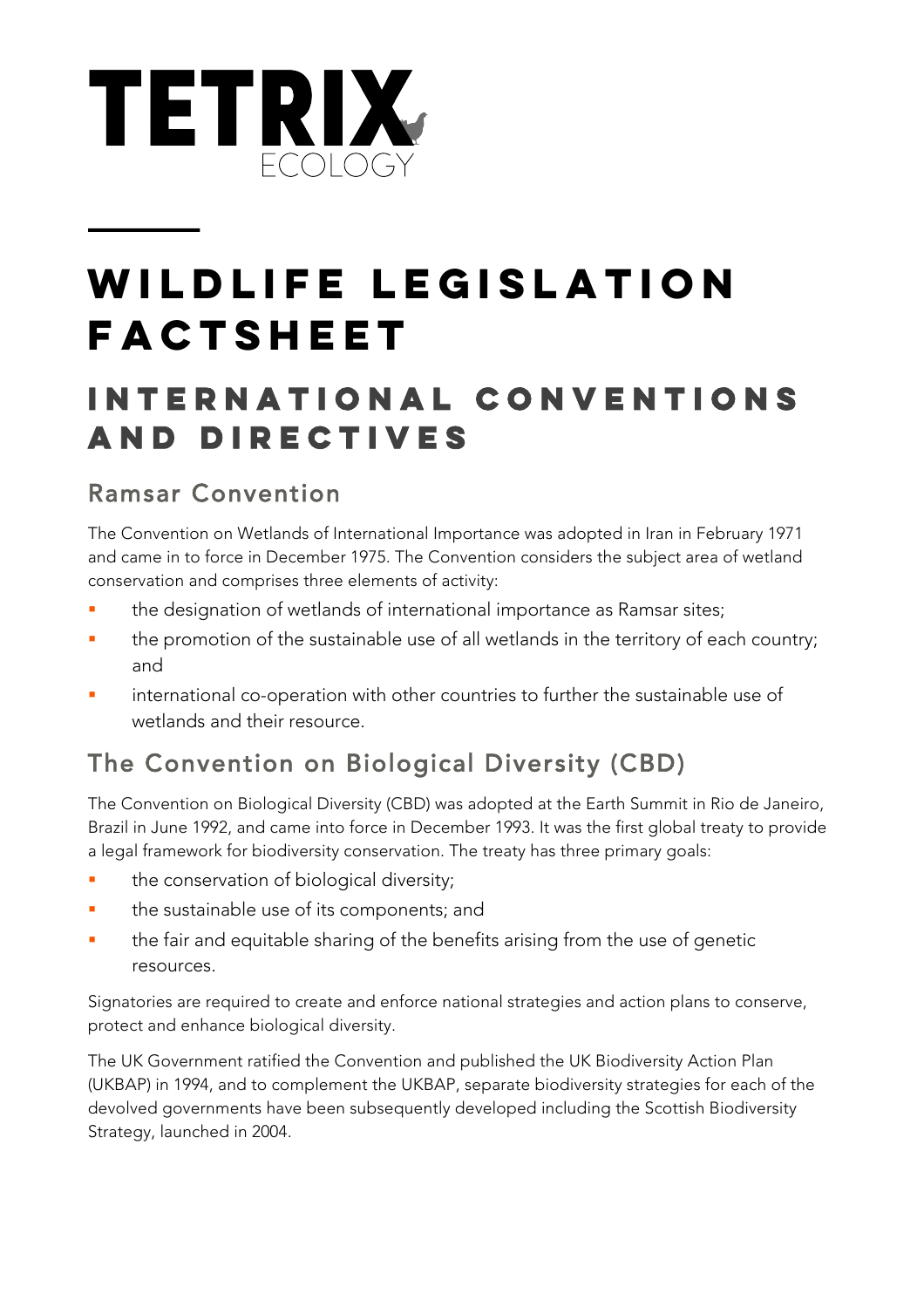### The Bern Convention

The requirements of the Convention on the Conservation of European Wildlife and Natural Habitats (the Bern Convention) came into force in 1982. The Convention requires Member States to ensure the conservation and protection of wild plant and animal species that are listed within the Convention, which number over 500 wild plant species and more than 1000 wild animal species. These requirements are implemented in UK law through the Wildlife and Countryside Act 1981 (as amended).

### The Bonn Convention on Conservation of Migratory Species of Wild Animals

The aim of the convention in respect to migratory species is to achieve their effective management across national or jurisdictional boundaries. Within the UK, the convention is enacted by the Environmental Protection Act 1990.

### The Habitats Directive (92/43/EEC)

The EU Directive (92/43/EEC) on the Conservation of Natural Habitats and of Wild Fauna and Flora (the Habitats Directive, 1992) is the mechanism by which the requirements of the Convention on the Conservation of European Wildlife and Natural Habitats (Bern Convention) are met. The Directive requires Member States to implement a range of measures for the protection and monitoring of habitats and species. The focus of the Directive is to promote the maintenance of biodiversity by requiring Member States to take measures to maintain or restore natural habitats and wild species at a favourable conservation status, introducing a requirement for robust protection of habitats and species of European importance.

Annex I of the Directive lists 189 habitats; Annex II lists 788 species, which together with habitats, are afforded protection through a network of designated sites (Special Areas of Conservation (SAC)) which along with Special Protected Areas (SPAs) (designated under the Birds Directive – see below) form a network of protected areas known as Natura 2000.

### The Birds Directive (79/409/EEC)

The European Union (EU) Directive on the Conservation of Wild Birds (79/409/EEC) was adopted in 1979 and is the primary mechanism for delivering the EU's obligations under the CBD, the Ramsar and Bonn Conventions. Collectively, the Birds and Habitats Directives require Member States to take action in order to protect all bird species and their habitats which includes the designation of Special Protection Areas (SPAs) in respect to species listed on Annex I of the Directive.

### Water Framework Directive (WFD) (2000/60/EC)

The WFD came into force in December 2000 and requires that all inland and coastal watercourses in Europe do not deteriorate from their current condition and reach at least 'good' ecological status by 2015 with the exception of heavily modified or artificial waterways which must reach 'good' ecological potential.

### The Agreement on the Conservation of Populations of European Bats (Eurobats)

The agreement on the conservation of populations of European bats was concluded in 1991 and came into force in 1994 through the Convention on Migratory Species of Wild Animals. The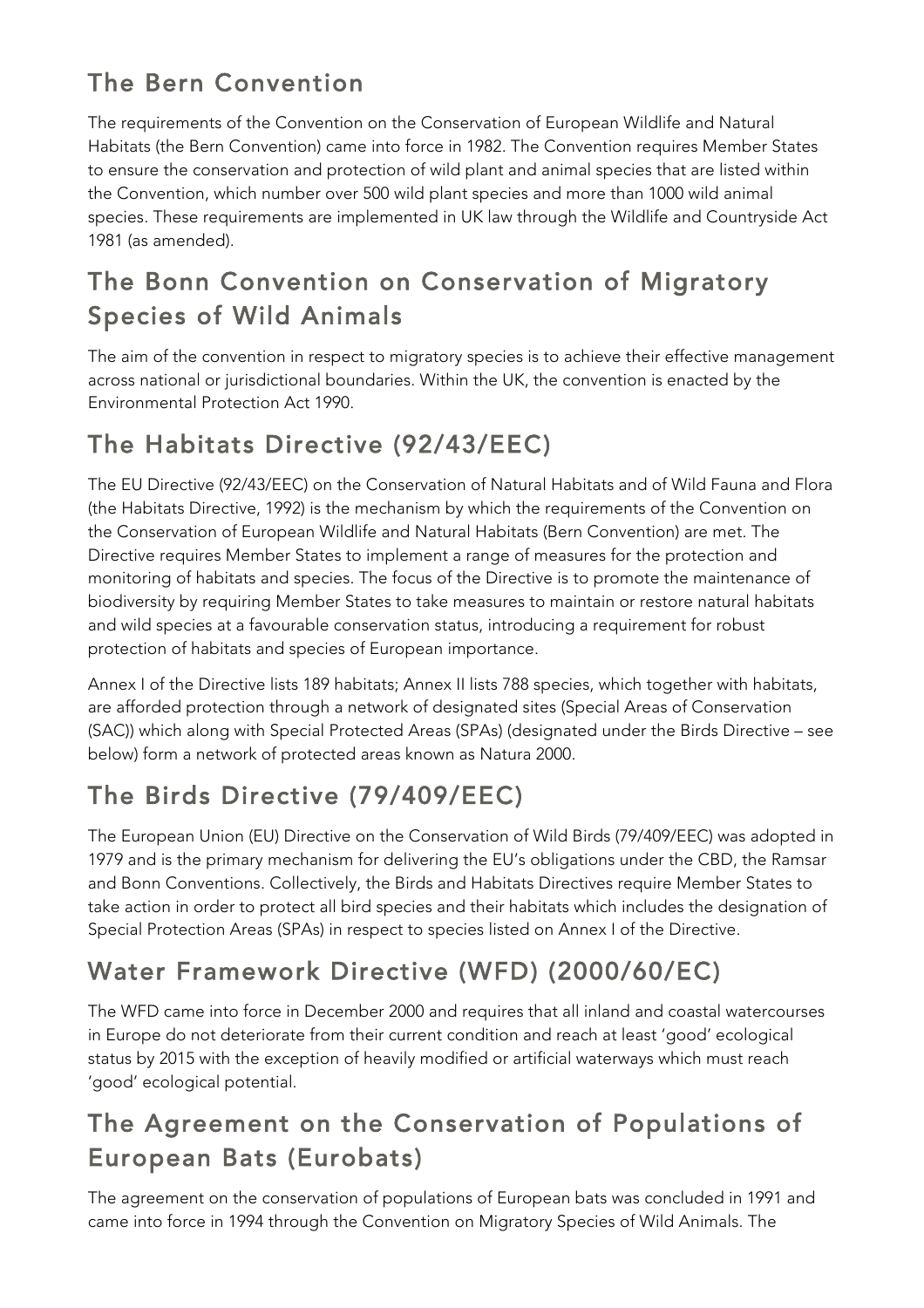agreement aims to protect all 45 species of bats identified in Europe through legislation, education, conservation measures and international co-operation as it is acknowledged that endangered migratory-species can only be adequately protected if measures are carried out over the entire range of the species.

# **NATIONAL LEGISLATION**

### The Wildlife and Countryside Act

The Wildlife and Countryside Act 1981 (as amended) is the principal mechanism for wildlife protection in the UK. Schedule 1 of the Act lists bird species that are afforded special protection while Schedules 4-6 afford protection to various wild animal species from injury, killing or disturbance. Schedule 8 of the Act confers protection to certain plant species and prohibits the spread of non-native invasive plant species. The principal designation established under the Act is the citation of Sites of Special Scientific Interest (SSSI).

### Protection of Badgers Act

Under the Protection of Badgers Act (PBA), badgers are legally protected from intentional cruelty and from the results of lawful human activities such as development. The PBA consolidates all previous legislation including the Badgers Act 1973 (as amended) and the Badgers (Further Protection) Act 1991. Badgers are also given protection from killing or taking by certain means under Schedule 6 of the WCA 1981 (as amended).

Under the legislation, badgers are afforded protection from wilful or attempted killing, injuring and interference with the badgers' sett. The Act defines a badger sett as 'any structure or place which displays signs indicating current use by a badger'.

# **SCOTTISH LEGISLATION**

### The Conservation (Natural Habitats &c.) Regulations

The Conservation (Natural Habitats, &c.) Regulations 1994 (as amended) transpose the Habitats Directive into UK domestic law. The Regulations came into force in October 1994 and have been subsequently amended since this date (most notably in 1997). The Regulations, which now only apply to Scotland (see below for relevance to England and Wales), allow for the designation and protection of European sites and species whilst making it an offence (subject to certain exceptions) to deliberately capture, kill, disturb, or trade in the animals listed in Schedule 2 of the Regulations, or pick, collect, cut, uproot, destroy, or trade in the plants listed in Schedule 4. However, the above actions can be legalised through the application and award of licences administered by Scottish Natural Heritage (SNH) under the WANE Act subject to the satisfaction of three licensing tests.

### The Wildlife and Natural Environment (Scotland) Act (WANE)

The WANE Act was passed by the Scottish Parliament in March 2011 and gained Royal Assent in April 2011. The principal mechanism of the Act was to modernise legislation with regards to wildlife and the natural environment and make it more efficient, effective and proportionate. The key areas of change relevant to nature conservation are: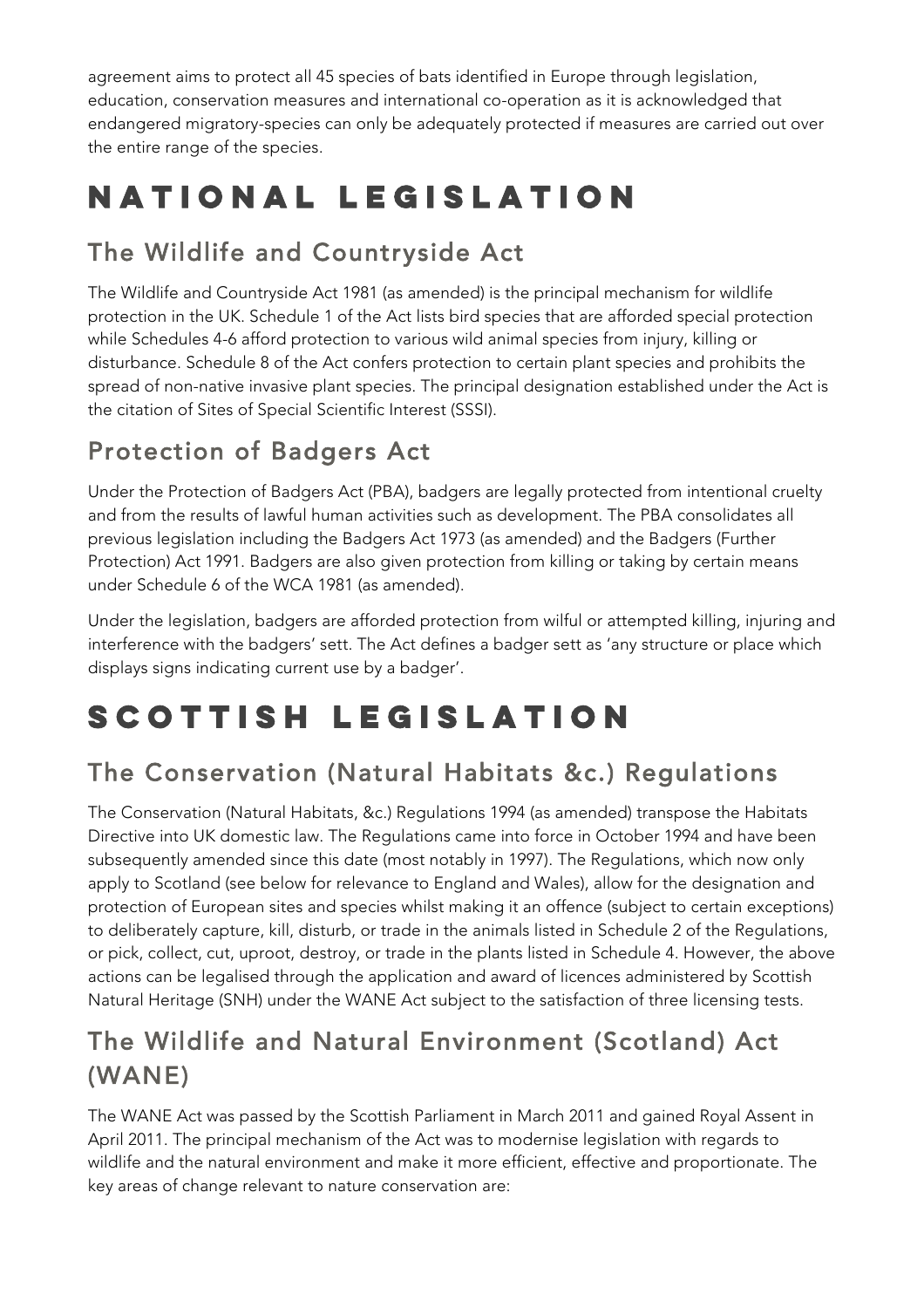- to ensure badger licensing legislation is consistent with that for other protected mammal species;
- control, contain and eradicate invasive non-native flora and fauna;
- improve the administration of species licensing with powers to issue licences being transferred to SNH form the Scottish Government;
- **•** to abolish the Areas of Special Protection designation; and
- to improve SSSI legislation.

The Act also empowers SNH to issue restoration notices requiring action to be undertaken by the responsible party to restore damage to a SSSI.

#### Salmon and Freshwater Fisheries (Consolidation) (Scotland) Act

This Act came into force in 2003 and affords protection to salmon and freshwater fisheries by requiring planning authorities to adhere to a number of orders as part of their statutory role. Under the Act, any person shall be guilty of an offence who knowingly takes, injures or destroys; places any device or engine for the purpose of obstructing the passage of, any smolt, parr, salmon fry or alevin; knowingly injures or disturbs any salmon spawn; or disturbs any spawning bed or any bank or shallow in which the spawn of salmon may be.

### Nature Conservation (Scotland) Act

The Nature Conservation (Scotland) Act 2004 came into force in November 2004. The Act contains five parts and seven schedules and places duties on public bodies in relation to biodiversity conservation, increasing protection for SSSIs, makes amendments to the legislation on Nature Conservation Orders; provides for Land Management Orders for SSSIs and associated land; strengthens wildlife enforcement legislation; and requires the preparation of a Scottish Fossil Code.4

# **ENGLAND/WALES LEGISLATION**

### The Conservation of Habitats and Species Regulations

The Conservation of Habitats and Species Regulations 2010 (as amended) consolidate all the various amendments made to the Conservation (Natural Habitats, &c.) Regulations 1994 in respect of England and Wales.

### The Countryside and Rights of Way (CRoW) Act

The CRoW Act 2000, which received Royal Assent on 30 November 2000 applies only to England and Wales, The Act provides for public access on foot to certain types of land, amends the law relating to public rights of way, increases measures for the management and protection for SSSI and strengthens wildlife enforcement legislation, in addition to providing for better management of Areas of Outstanding Natural Beauty (AONB).